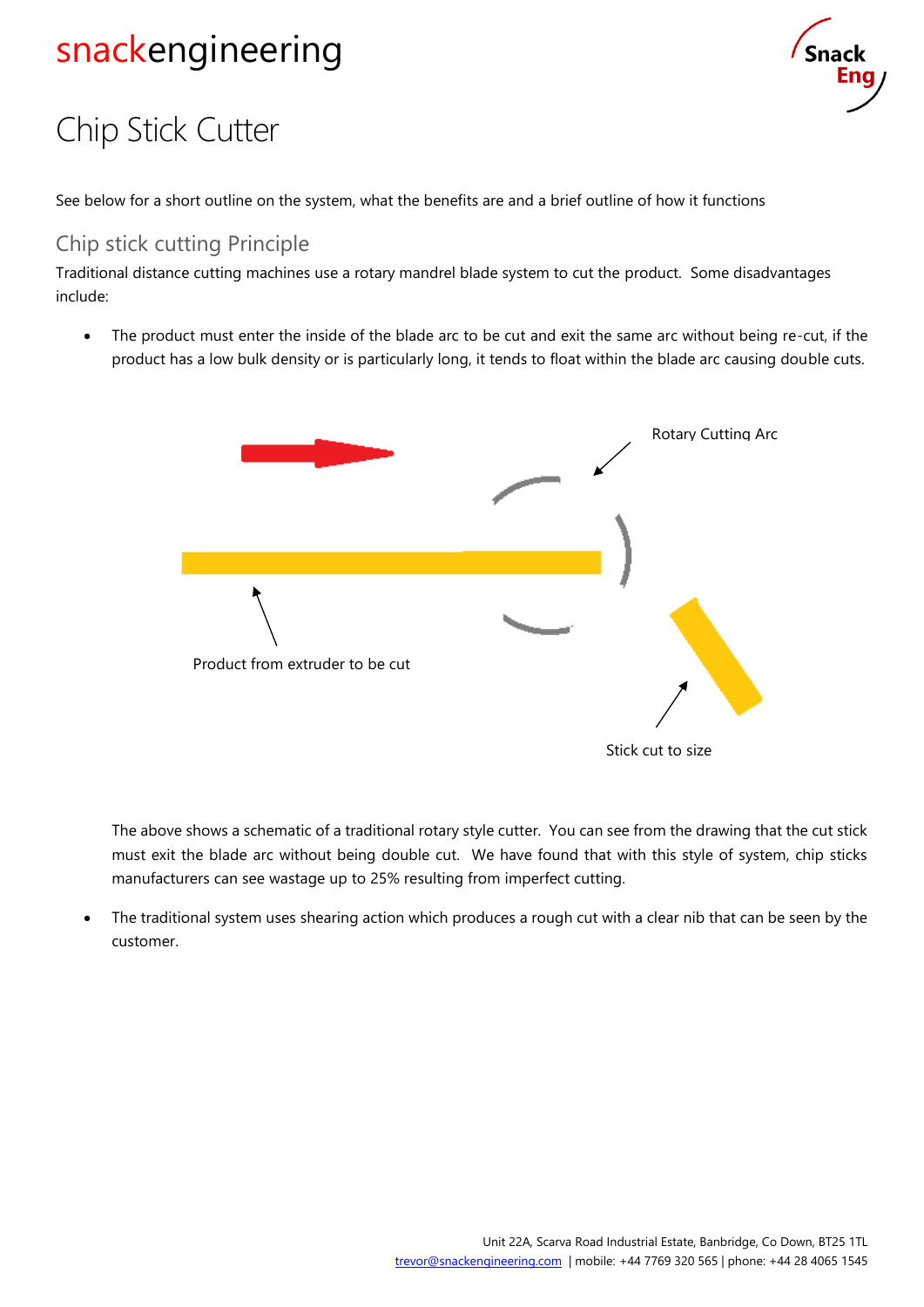## snackengineering



The Snack Engineering chip stick cutter is innovative in its operation. At the heart of the machine is a multiple arm radial cutter which uses replaceable slicing blades to cut the product. The blades are easily and cheaply replaced negating the need to sharpen blades like more traditional systems.

The product rollers are made from hardwearing Stainless Steel therefore should not need replaced and should last the lifetime of the machine.

For the cutter to accommodate various throughputs the machine can be supplied with different configurations of cutting arms i.e. 1, 2, or 3 arms so as the throughput can be increased or decreased without sacrificing cut quality. As a general rule of thumb, the greater the blade velocity, the cleaner the cut.